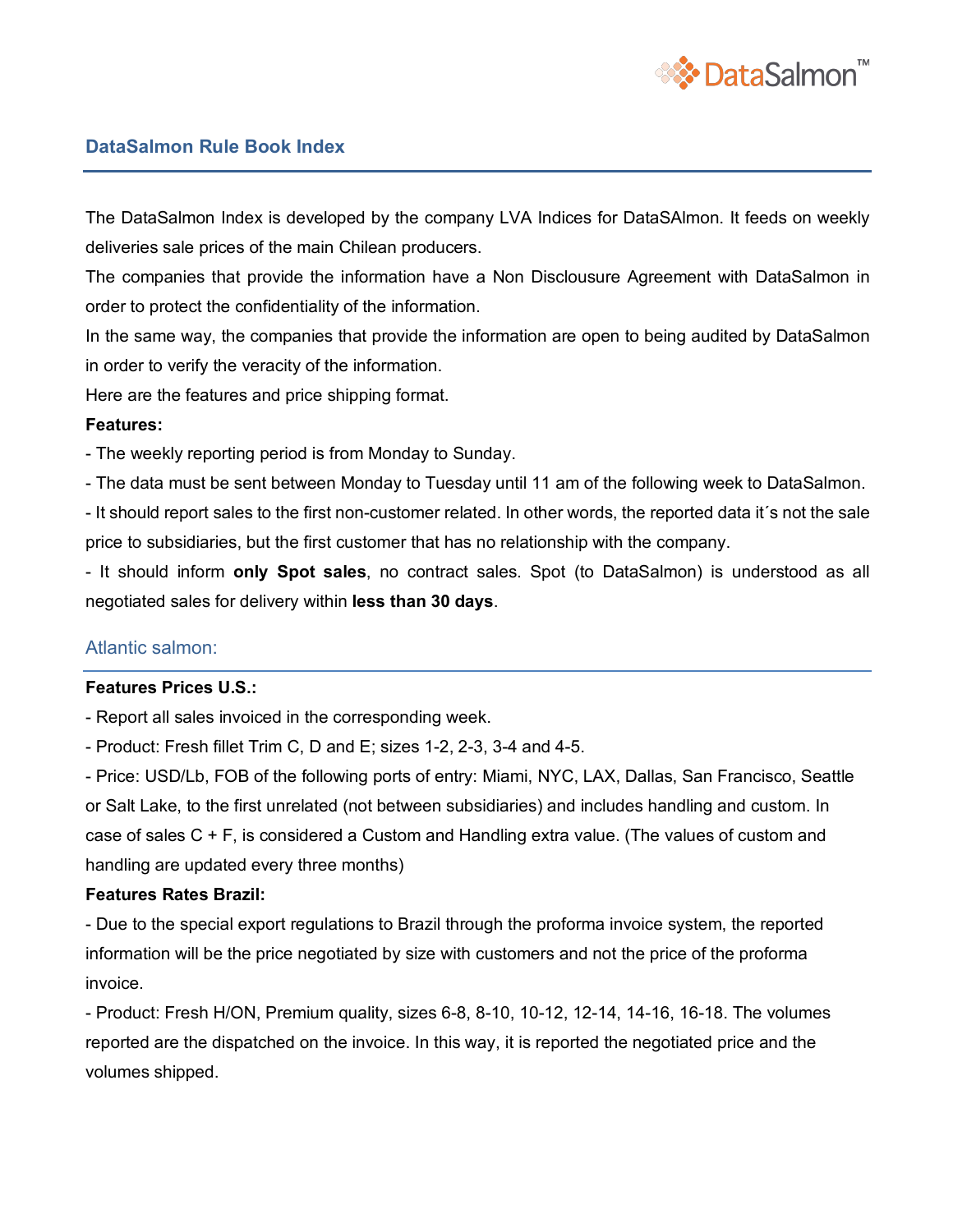

- Price: Usd/Kg, FOB Puerto Montt.

## **Features Rates China:**

- Report all sales invoiced in the corresponding week.

- Product: Fresh H/ON, Premium quality, sizes 5-6 and 6-up. The volumes reported are the dispatched on the invoice.

- Price: Usd/Kg, CFR Shangai

# **Sending Format Prices:**

1. The file must be in plain text format (csv or txt ) or Excel , ideally generated automatically, so that is always the same format.

2. The file name must have the format " COMPANY\_YYYY\_WEEK " for example,

SalmoneraChile\_2013\_02.txt .

You can send two files: one with the selling prices to the U.S. and other with those of BRAZIL. In this case, the file name should have the format " COMPANY\_DESTINY\_YYYY\_WEEK " for example , SalmoneraChile\_USA\_2013\_02.txt, if the second week of 2013 to USA.

3. The numbers ( price and quantity) must have the decimal separator , and no thousand separator. ( The column separator should be a point comma).

4. The file must include the column headers.

5. The minimum required columns, valid values for these and the order in which they come are:

1. Transaction Date: The date should correspond to the week of the file. The date format must be in ISO format ( YYYYMMDD ) .

2. Product: There are valid are " TRIM C ", " D TRIM ", "TRIM E" and " H / ON". The trim C, D and E are for FOB Miami , while the HON is for PMC FOB or CFR Shangai

3. Size: size units are in pounds. The suggested size ranges are C1 -2 , C2-3 , C3-4 , C4- 5 for the trim

C , D and E and C8-10 , C10-12 , C12-14 , C14-16 , C16 -18 or C5-6, C6-up for the HON .

4. Amount: The amount of trim C , D and E are in pounds , while the H / ON are in kilograms.

5. Price: The price of the trim C , D and E are in USD / lb , while the HON are in USD / Kg .

6. POE: The POE of trim C , D and E is Miami , NYC , LAX, San Francisco , Seattle , Dallas , Salt Lake, in case you have a different destination it should be deflated to FOB Miami. For the H / ON is Puerto Montt (No matter what the text used to identify the ports , the important thing is that you always use the same identifier) .

7. Destination: The destination of the trim C , D and E is USA , while the H / ON is BRAZIL .